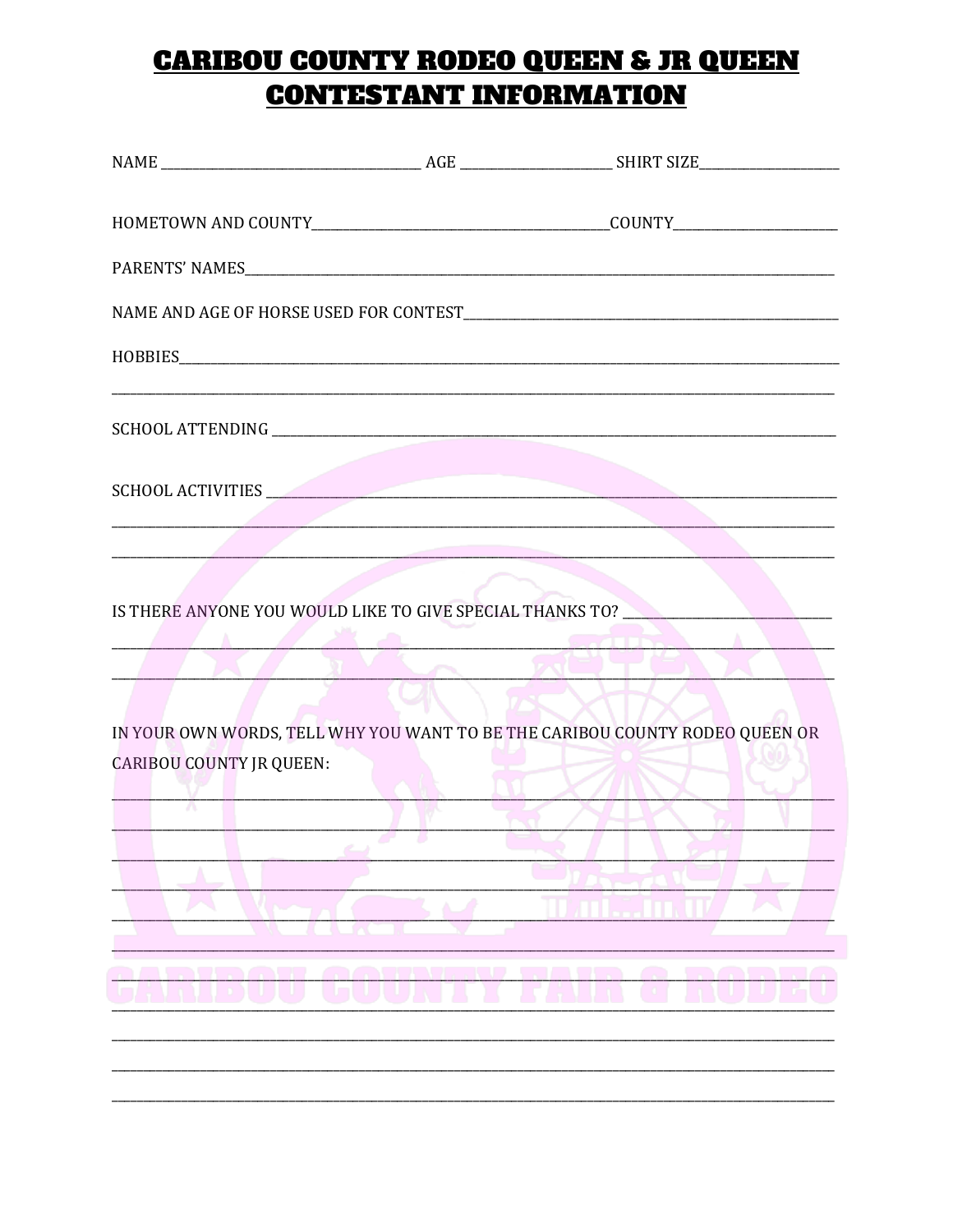#### 2022 CARIBOU COUNTY RODEO QUEEN, CARIBOU COUNTY JR RODEO QUEEN

#### RISK AND RELEASE AGREEMENT

AGREEMENT: As a consideration for being allowed to participate and/or compete in Caribou County Rodeo Queen Contest or Caribou County Junior Rodeo Queen Contest the undersigned:

| NAME:              |            |                    |  |
|--------------------|------------|--------------------|--|
| ADDRESS:           |            |                    |  |
| CITY:              | STATE:     | 7.IP·              |  |
| <b>HOME PHONE:</b> |            | <b>CELL PHONE:</b> |  |
| EMAIL:             | BIRTHDATE: |                    |  |

Acknowledgement of Risk: The undersigned acknowledges that rodeo queen competitions involve activities which expose the contestant to risk of property damage, personal injury, and/or death. The Undersigned expressly acknowledges that their participation in the Caribou County Rodeo Queen and Caribou County Jr Rodeo Queen Contest will expose them to such hazards. Release of Caribou County Rodeo Queen & Caribou County Jr Rodeo Queen Committee: The Undersigned, being fully aware that participation in the Caribou County Rodeo Queen Contest or Caribou County Jr Rodeo Queen Contest will expose her and equine partner to risk of property damage, personal injury or death, hereby releases Caribou County, Caribou County Fair Board & Rodeo Committee and Caribou County Queen Committee(or their officers, directors, employees, agents or affiliates) from liability for any and all property damage, personal injuries or claims arising from the Undersigned's participation in the Caribou County Rodeo Queen Contest or Caribou County Jr Rodeo Queen Contest including those that are known and unknown, foreseen and unforeseen, future and contingent. Covenant Not to Sue: The Undersigned covenants that the Undersigned shall not now or at any time in the future, directly or indirectly, commence or prosecute any action, suit or other proceedings against Caribou County, Caribou County Fair Board & Rodeo Committee, Caribou County Rodeo Queen Contest and Caribou County Jr Rodeo Queen Committee (or their officers, directors, employees, agents or affiliates). Assurances: The Undersigned has full power, authority, capacity and right, without limitations, to execute, deliver and perform this release. Binding Effect: This Release shall be binding upon the Undersigned and the Undersigned's parents, legal representative, or guardians. This release has been carefully and fully read by the Undersigned and the Undersigned fully understands its terms and conditions and has voluntarily executed and delivered this Release this day of  $\qquad \qquad$  , 20.

Age of Contestant: \_\_\_\_\_\_\_\_\_ Contestant's Signature: NOTE: Participants under 18 years of age must have the following signed by their parents or guardian. CONSENT OF PARENT OR LEGAL GUARDIAN I, \_\_\_\_\_\_\_\_\_\_\_\_\_\_\_\_\_\_\_\_\_\_\_\_\_\_\_\_\_\_\_, have read the above Release in full. I fully understand its terms and conditions and I hereby voluntarily execute (Please Print Parent/Legal Guardian Name) and deliver this consent to \_\_\_\_\_\_\_\_\_\_\_\_\_\_\_\_\_\_\_\_\_\_\_\_\_\_\_\_'s participation in Caribou County Rodeo *CPlease Print Contestant Name*)<br>Queen or Caribou County Junior Rodeo Queen Contest. I further agree to be fully bound to the Release's Terms and Conditions in both by individual capacity and in my capacity as parent or legal guardian for the Undersigned.

Printed Name of Parent or Legal Guardian Signature of Parent or Legal Guardian

\_\_\_\_\_\_\_\_\_\_\_\_\_\_\_\_\_\_\_\_\_\_\_\_\_\_\_\_\_\_\_\_\_\_\_\_\_\_\_\_\_\_ \_\_\_\_\_\_\_\_\_\_\_\_\_\_\_\_\_\_\_\_\_\_\_\_\_\_\_\_\_\_\_\_\_\_\_\_\_\_\_\_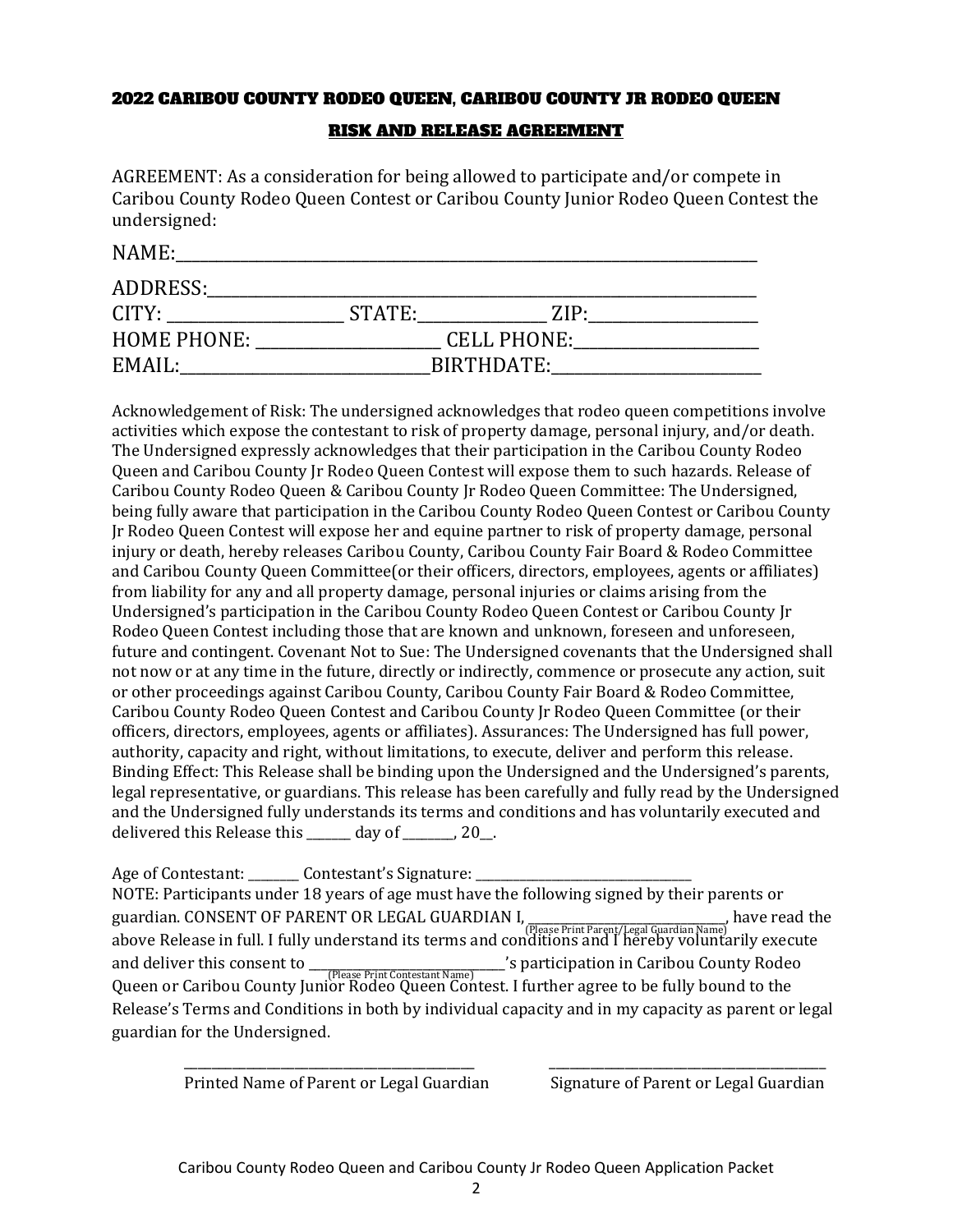#### 2022 CARIBOU COUNTY RODEO QUEEN, CARIBOU COUNTY JR RODEO QUEEN PAGEANT CONTESTANT CONTRACT

AGREEMENT: As a consideration for being allowed to participate and/or compete in Caribou County Rodeo Queen Contest or Caribou County Junior Rodeo Queen Contest the undersigned:

| NAME:              |                    |       |  |
|--------------------|--------------------|-------|--|
| ADDRESS:           |                    |       |  |
| CITY:              | STATE:             | 7.IP· |  |
| <b>HOME PHONE:</b> | <b>CELL PHONE:</b> |       |  |
| EMAIL:             | BIRTHDATE:         |       |  |

#### By the execution hereof, the undersigned does:

- 1. Grant permission to Caribou County Rodeo Queen and Caribou County Jr Rodeo Queen Board of directors to verify all information contained herein by and through information held by persons other than the undersigned and shall execute and deliver to the above-named entities such documents are required to obtain all information reasonably necessary to verify all such information.
- 2. Deliver and email by June  $1<sup>st</sup>$  one(1) digital colored (jpeg version), Vertical head and shoulder photograph, for displays at the Caribou County Rodeo Queen or the Caribou County Jr Rodeo Queen Pageant, to be displayed for photogenic judging of herself and does release all rights, claims, title and/or interest therein together with all information provided herein, and/or hereafter otherwise acquired by the above, regarding the undersigned, for the use in matters of public relations, advertising, and/or promoting the Caribou County Rodeo Queen and/or Caribou County Jr Rodeo Queen both now and in the future.
- 3. Both now and in the future, authorize Caribou County Rodeo Queen and Caribou County Jr Rodeo Queen pageant to use, distribute, print, reproduce and/or publish, any photographs provided by the undersigned, and/or taken by an authorized representative of the Caribou County Rodeo Queen and/or Caribou County Jr Rodeo Queen Pageant. All Information provided herein and/or hereafter acquired by the Caribou County Rodeo Queen and/or Caribou County Jr Rodeo Queen pageant relating to and or otherwise regarding the undersigned, all without right of present and/or future compensation.
- 4. I was assigned female at birth, and I am a female.
- 5. I will be 14 by July  $28<sup>th</sup>$ , 2022, and not be 19 by July  $31<sup>st</sup>$ , 2022 to compete in Caribou County Rodeo Queen Contest. I will be 9 by July  $28<sup>th</sup>$ , 2022, and not be 14 by July  $31<sup>st</sup>$ , 2022, to compete in the Caribou County Rodeo Jr Queen Contest.
- 6. Must maintain a 2.5 GPA or greater by most recent report card. Shall supply Caribou County Rodeo Queen Board of Directors with a copy of most current report card, high school diploma or equivalent of high school diploma.
- 7. Be a resident of the state of Idaho and live in one of the four counties listed: (Bear Lake, Caribou, Franklin, Bannock) for a period of at least six months prior to the Pageant and must maintain permanent Idaho residency throughout title reign.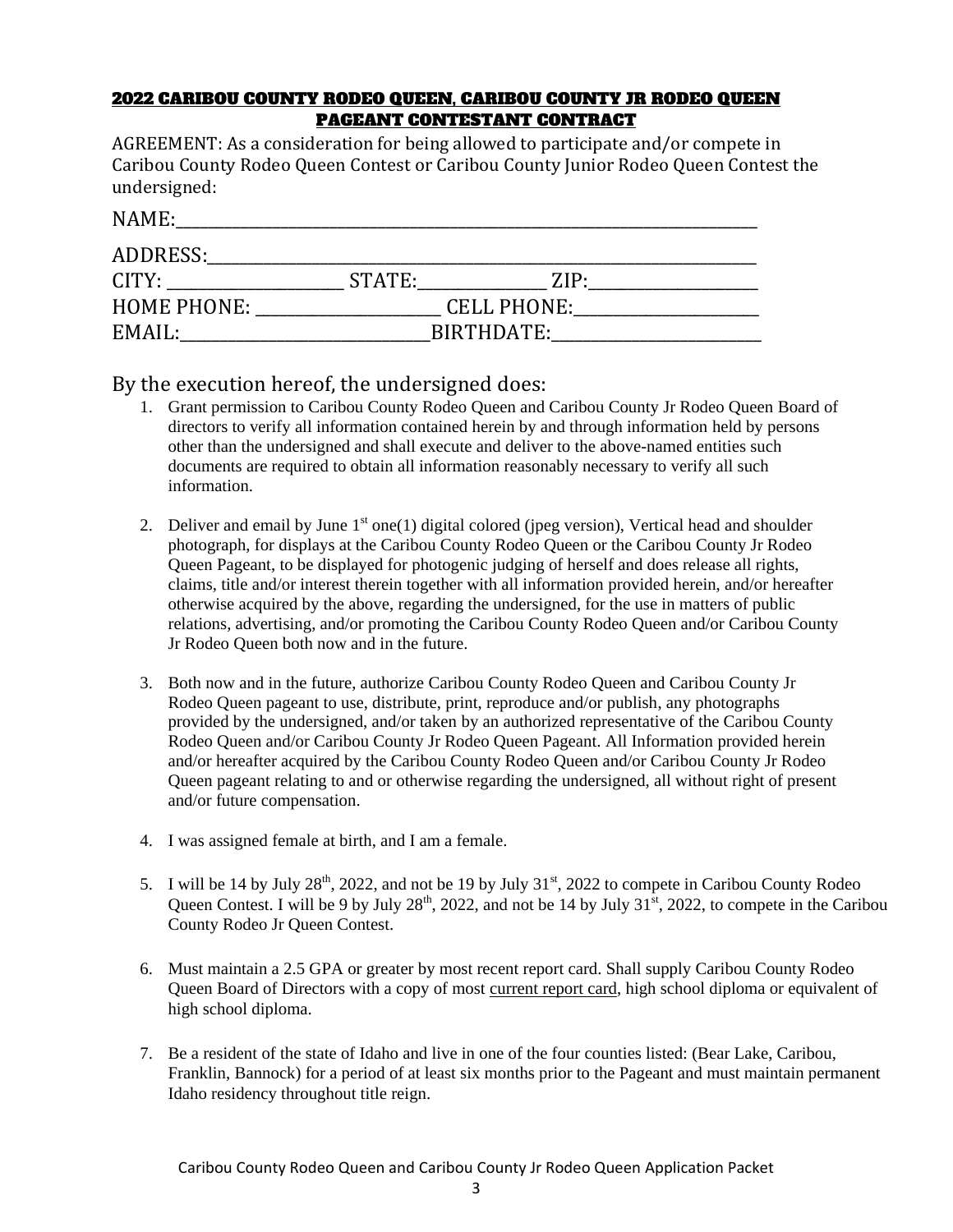- 8. May not have been a previous Caribou County Rodeo Queen, and/or currently hold any other state title or any other national pageant, i.e. – Idaho High School Rodeo Queen, Miss Idaho, Miss Idaho Teen, etc. If the contestant holds another title which has not expired prior to assuming responsibilities as Caribou County Rodeo Queen or Caribou County Rodeo Jr Queen, she will forfeit that title and will not be allowed to wear any other crown or banner, but Caribou County Rodeo Queen or Caribou County Jr Rodeo Queen if she is chosen as such.
- 9. Not currently married nor has never been married. "Married" includes "Common Law" marriage if a legal status in states/countries in which she has lived. Idaho does not recognize common law marriage. Shall not be cohabitating or living as part of a domestic partnership, living arrangement or share living facilities with any person in a romantic relationship, or with a member of the opposite sex outside the degrees of consanguinity as established by law. Normal college dormitory/sorority living arrangements are specifically exempted from this rule. Contestants shall not be engaged at the time of application and pageant competition. Winner shall not be engaged to be married throughout the year of reign.
- 10. Shall abide by all rules and regulations, rulebook, and attachments, pageant contestant rules, general rules, written expectations, official communications and documents, and verbal direction from Caribou County Rodeo Queen and Caribou County Jr Rodeo Queen Board of Directors and approved judges. Concerns shall respectfully be brought to the attention of the Director, Pageant Official, or the President in a timely manner.
- 11. Shall have executed and presented all required documents, consents, waivers, contracts and/or agreements presented as conditions or precedents to pageant competition, title, or contracted party prior to the receipt of prizes, awards.
- 12. I have not engaged in any act, which if made public, would be reasonably likely to cause harm or damage to my reputation or to the goodwill and reputation of Caribou County Rodeo Queen and/or Caribou County Jr Rodeo Queen and/or the Board of Directors. If I have any concerns about the applicability of this provision, I acknowledge I have been advised to discuss this with the Caribou County Rodeo Queen or Caribou County Jr Rodeo Queen Board of Directors prior to signing this form.
- 13. Must not have taken any actions, which in the good faith determination of the Board of Caribou County Rodeo Queen and Caribou County Jr Rodeo Queen will now or in the future likely cause harm or damage to the goodwill or reputation of the Caribou County Rodeo Queen and Caribou County Jr Rodeo Queen and associated Board of Directors. This includes the improper use of social media to include but not limited to *Facebook, Twitter, YouTube, Instagram, Snapchat, Tik Tok* or any other forms thereof. This also includes but is not limited to inappropriate language, pictures, videos, etc. The undersigned does agree that the foregoing certifications and agreements are continuing in nature, Upon failure of and certification and/or authorization set forth above, and/or if the undersigned shall fail to provide notice of the change in any of the above certifications and/or authorizations, during her participation in the Caribou County Rodeo Queen or Caribou County Jr Rodeo Queen pageant, she will be automatically and without notice be disqualified from further participation in the pageant, and does herby agree to indemnify and hold the Caribou County, Caribou County Fair Board & Rodeo Committee, Caribou County Rodeo Queen Contest and Caribou County Jr Rodeo Queen Committee (or their officers, directors, employees, agents or affiliates) harmless as against all rights, claims and/or actions arising by reason thereof. Applicant agrees and stipulates that disqualification from participation in the Caribou County Rodeo Queen or Caribou County Jr Rodeo Queen pageant ether before or after the competition will result in damages to the Caribou County Rodeo Queen and Caribou County Jr Rodeo Queen pageant. In this regard, the applicant agrees to pay Caribou County Rodeo Queen or Caribou County Jr Rodeo Queen Board of Directors a sum equal to all monies and consideration received as the result of applicants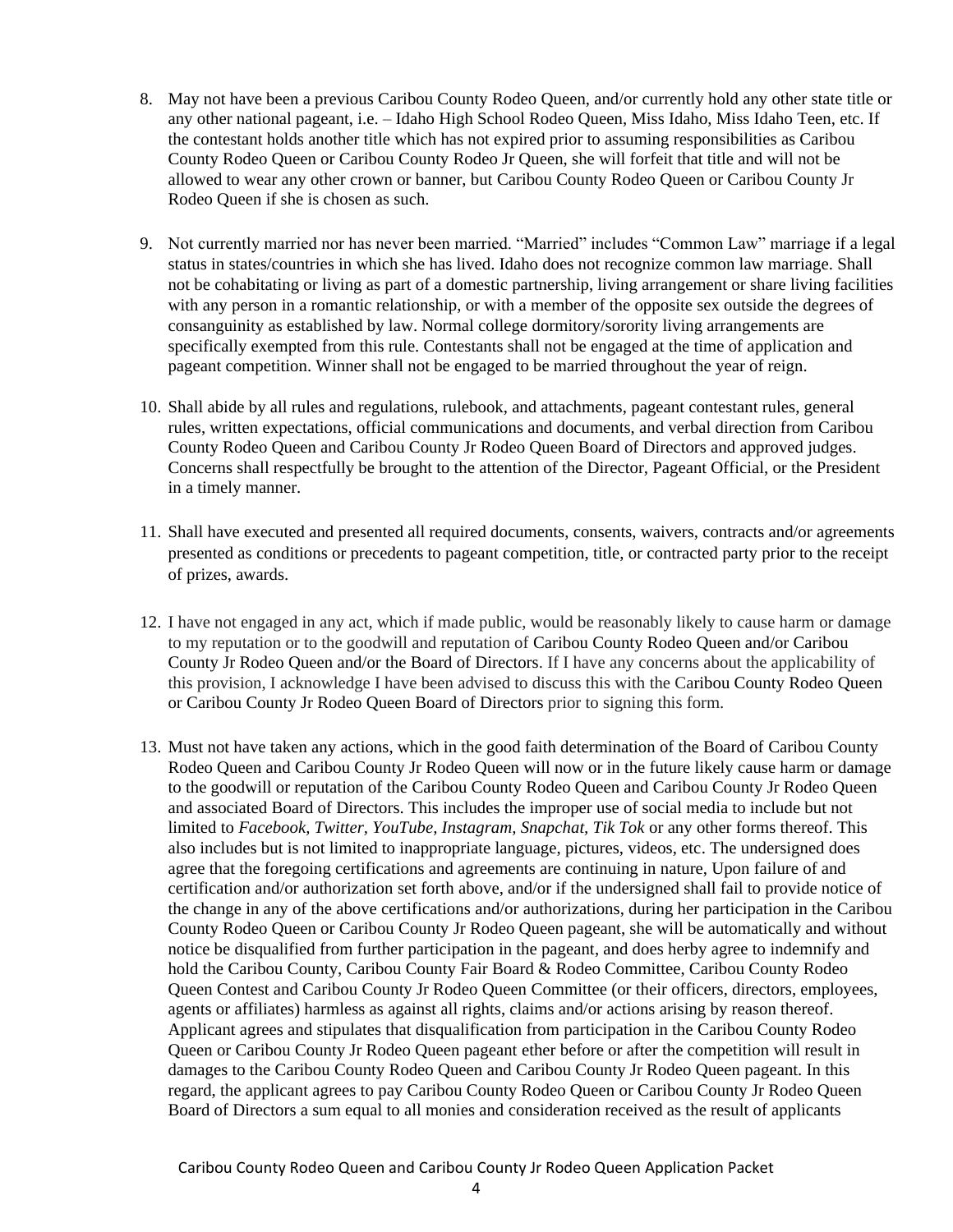participation in the Caribou County Rodeo Queen or Caribou County Jr Rodeo Queen pageant, the same being declared liquidated damages as between parties.

- 14. Shall not be a principal (initiating) party in any civil action without prior written notification to the Caribou County Rodeo Queen and Caribou County Jr Rodeo Queen Board of Directors. The Caribou County Rodeo Queen and Caribou County Jr Rodeo Queen Board of Directors reserves the right to disqualify her for title or contract position in cases where the initiation or furtherance of a civil action is contrary to the stated purposes of Caribou County Rodeo Queen and Caribou County Jr Rodeo Queen, or prejudicial to the positive image and effective representation of Caribou County Rodeo Queen and Caribou County Jr Rodeo Queen Board of Directors and/or involves a significant conflict of interest. Shall disclose in writing to the Caribou County Rodeo Queen and Caribou County Jr Rodeo Queen Board of Directors any pending civil judgments imposed against her.
- 15. Shall not have been disqualified in prior equine pageant competition for misconduct and/or nonperformance nor have forfeited the Caribou County Rodeo Queen or Caribou County Rodeo Jr Queen title.
- 16. I am not the parent of any child and I am not pregnant.
- 17. I am in good health and do not have health concerns which would prevent me from fully participating in this contest or from serving as Caribou County Rodeo Queen or Caribou County Jr Rodeo Queen if selected.
- 18. I do not use any illegal or controlled substances (other than prescription medications and then only in the manner prescribed to me.) I do not abuse alcohol or drugs.
- 19. To the best of my knowledge, there is nothing that will interfere with my ability to compete in this contest or to perform the obligations of Caribou County Rodeo Queen or Caribou County Jr Rodeo Queen, if selected.
- 20. Any contestant not meeting the qualifications set forth above shall be denied the right to compete in the Caribou County Rodeo Queen or Caribou County Jr Rodeo Queen Pageant.
- 21. In the even the undersigned shall receive the title of Caribou County Rodeo Queen or Caribou County Jr Rodeo Queen, she agrees to complete the tenure of title in accordance with the rules and regulations of Caribou County Rodeo Queen or Caribou County Jr Rodeo Queen Official Rulebook and requirements and shall at all times act in best interest of and to promote Caribou County Rodeo Queen or Caribou County Jr Rodeo Queen title and Pageant. All public appearances now and in the future that is required to attend will have costs and expenses that will be the Caribou County Rodeo Queen or Caribou County Jr Rodeo Queen's responsibility, but without compensation for time and services. Required appearances now and in the future are listed below but not limited to: July  $4<sup>th</sup>$  Parade (Soda Springs, Idaho), July  $24<sup>th</sup>$ Parade (Bancroft, Idaho), Caribou County Rodeo Queen Orientation, Caribou County Rodeo Coronation and Caribou County Fair Week. If failure to attend the Caribou County Rodeo Queen or Caribou County Jr Rodeo Queen required public appearances, she shall relinquish and deliver to the Caribou County Rodeo Queen and Caribou County Jr Rodeo Queen Director or President and all claims and accouterments including but not limited to items received when coronation occurred. (crown, banner, buckle, chaps, saddle, horse trailer, etc.) Also she shall return any and all items that are traveling that relate to Caribou County Rodeo Queen or Caribou County Jr Rodeo Queen, all upon the naming of a successor to such title. This agreement shall be binding upon all heirs, assigns, successors, trustees, receivers, legally appointed guardians, administrators, executors, and personal representatives of the Caribou County Rodeo Queen or Caribou County Jr Rodeo Queen pageant and the undersigned.

| <b>Applicant Signature:</b> | <b>Guardian: Signature</b> |
|-----------------------------|----------------------------|
|-----------------------------|----------------------------|

Caribou County Rodeo Queen and Caribou County Jr Rodeo Queen Application Packet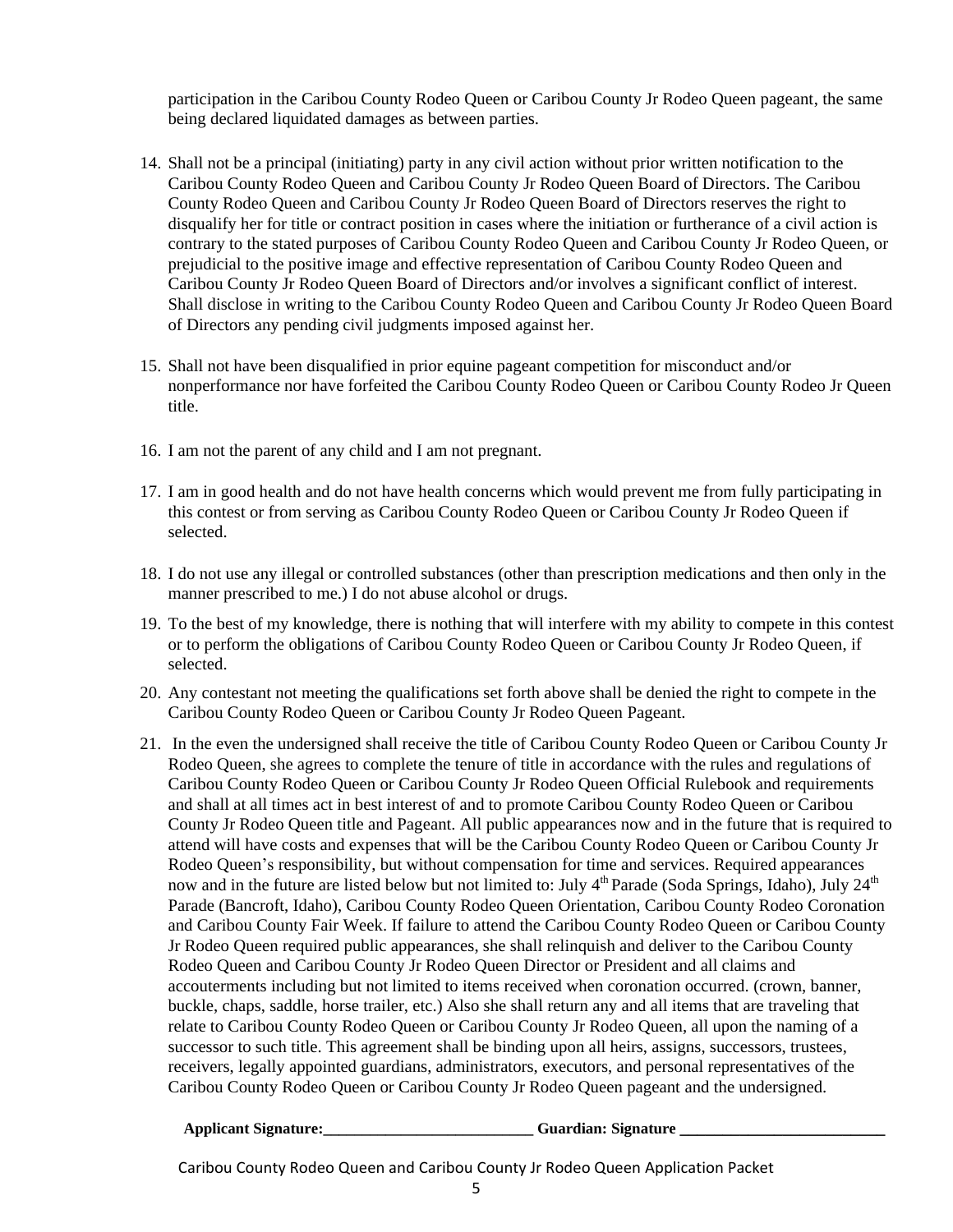#### **2022 CARIBOU COUNTY RODEO QUEEN, CARIBOU COUNTY JR RODEO QUEEN MEDICAL RELEASE FORM**

|                                                           | Parent/Guardian Cell Phone: ___________________Work Phone: _____________________                                                                                                                                                                                                                                                    |
|-----------------------------------------------------------|-------------------------------------------------------------------------------------------------------------------------------------------------------------------------------------------------------------------------------------------------------------------------------------------------------------------------------------|
|                                                           |                                                                                                                                                                                                                                                                                                                                     |
| are unable to reach the contestants Parent/Guardian.      | Please indicate another person to contact in the event of an emergency and we                                                                                                                                                                                                                                                       |
|                                                           |                                                                                                                                                                                                                                                                                                                                     |
|                                                           |                                                                                                                                                                                                                                                                                                                                     |
|                                                           |                                                                                                                                                                                                                                                                                                                                     |
| List of any Medication(s) contestant is currently taking: |                                                                                                                                                                                                                                                                                                                                     |
| <b>Medical Allergies:</b>                                 |                                                                                                                                                                                                                                                                                                                                     |
| aware of:                                                 | Any physical conditions or learning disabilities that you would like us to be                                                                                                                                                                                                                                                       |
| costs related to such treatment.                          | If I need medical attention, and are unconscious or unable to respond, is my<br>wish that treatment be started while efforts of contacting: ____________________<br>so that treatments are not delayed. I consent to any medical procedures that<br>the local EMS or Physician believes are needed. I accept all responsibility for |
|                                                           |                                                                                                                                                                                                                                                                                                                                     |
|                                                           |                                                                                                                                                                                                                                                                                                                                     |